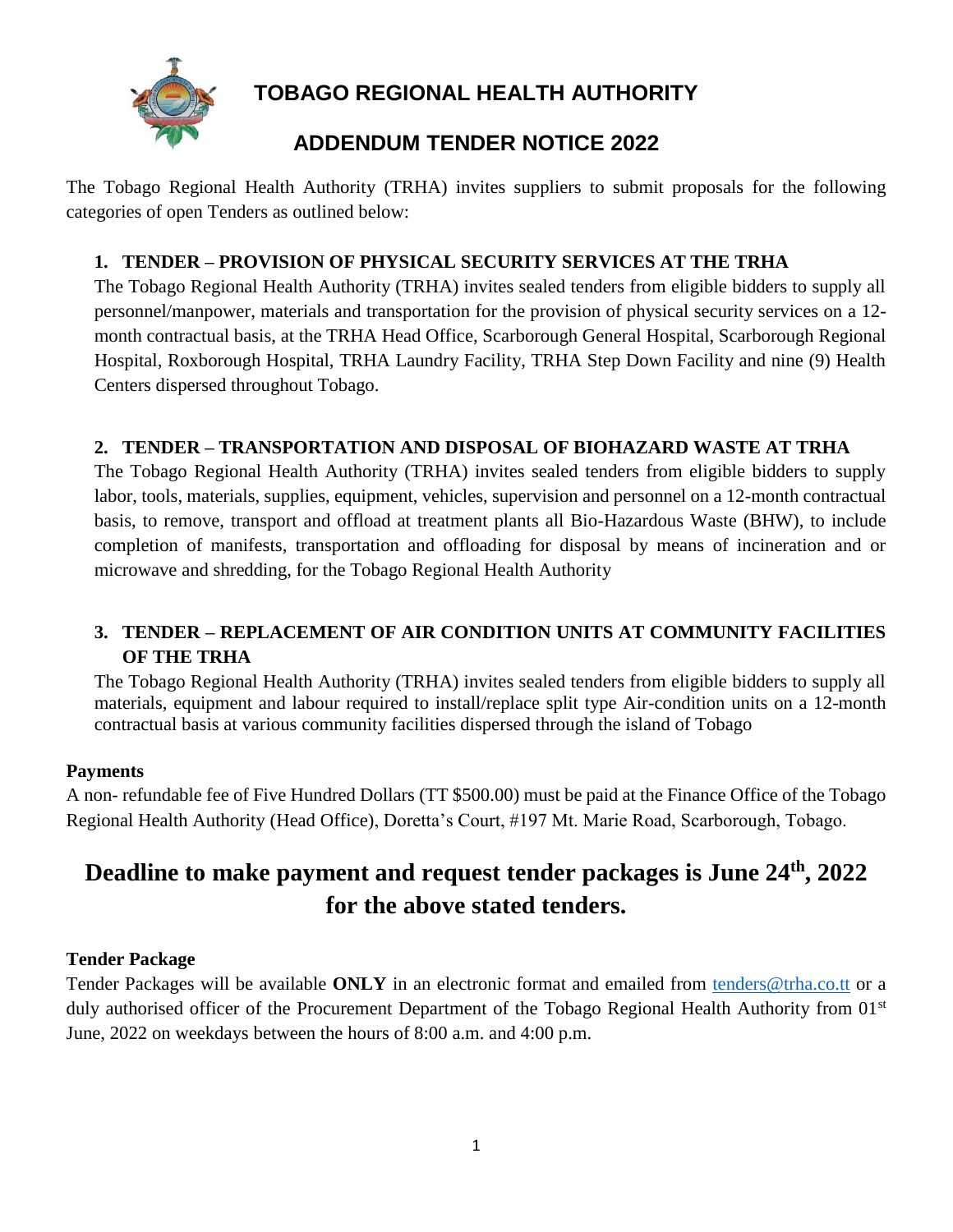#### **Submission of Packages**

Completed packages must be submitted in **sealed envelopes** and must clearly indicate the category or categories for which the application is being made, and deposited in a specially marked tender box:

#### **1. "TENDER FOR THE SUPPLY OF PHYSICAL SECURITY SERVICES AT TRHA".**

Deadline for submission: **Tuesday 2nd August 2022 9:00am**

#### **2. "TENDER FOR TRANSPORTATION & DISPOSAL OF BIOHAZARD WASTE AT TRHA"**

Deadline for submission: **Wednesday 3rd August 2022 12:00noon**

# **3. "TENDER FOR THE REPLACEMENT OF AIR CONDITION UNITS AT COMMUNITY FACILITIES OF THE TRHA"**

Deadline for submission: **Tuesday 2nd August 2022 12:00noon**

Envelopes should be clearly marked:

#### **1. "TENDER FOR THE SUPPLY OF PHYSICAL SECURITY SERVICES AT TRHA".**

#### **2. "TENDER FOR TRANSPORTATION & DISPOSAL OF BIOHAZARD WASTE AT TRHA"**

# **3. "TENDER FOR THE REPLACEMENT OF AIR CONDITION UNITS AT COMMUNITY FACILITIES OF THE TRHA"**

and should be addressed to:

**CHIEF EXECUTIVE OFFICER TOBAGO REGIONAL HEALTH AUTHORITY #197 DORETTA'S COURT MT MARIE SCARBOROUGH TOBAGO**

**Additional information can be obtained from the Procurement Office at 660-4744 (3441, 3067)**